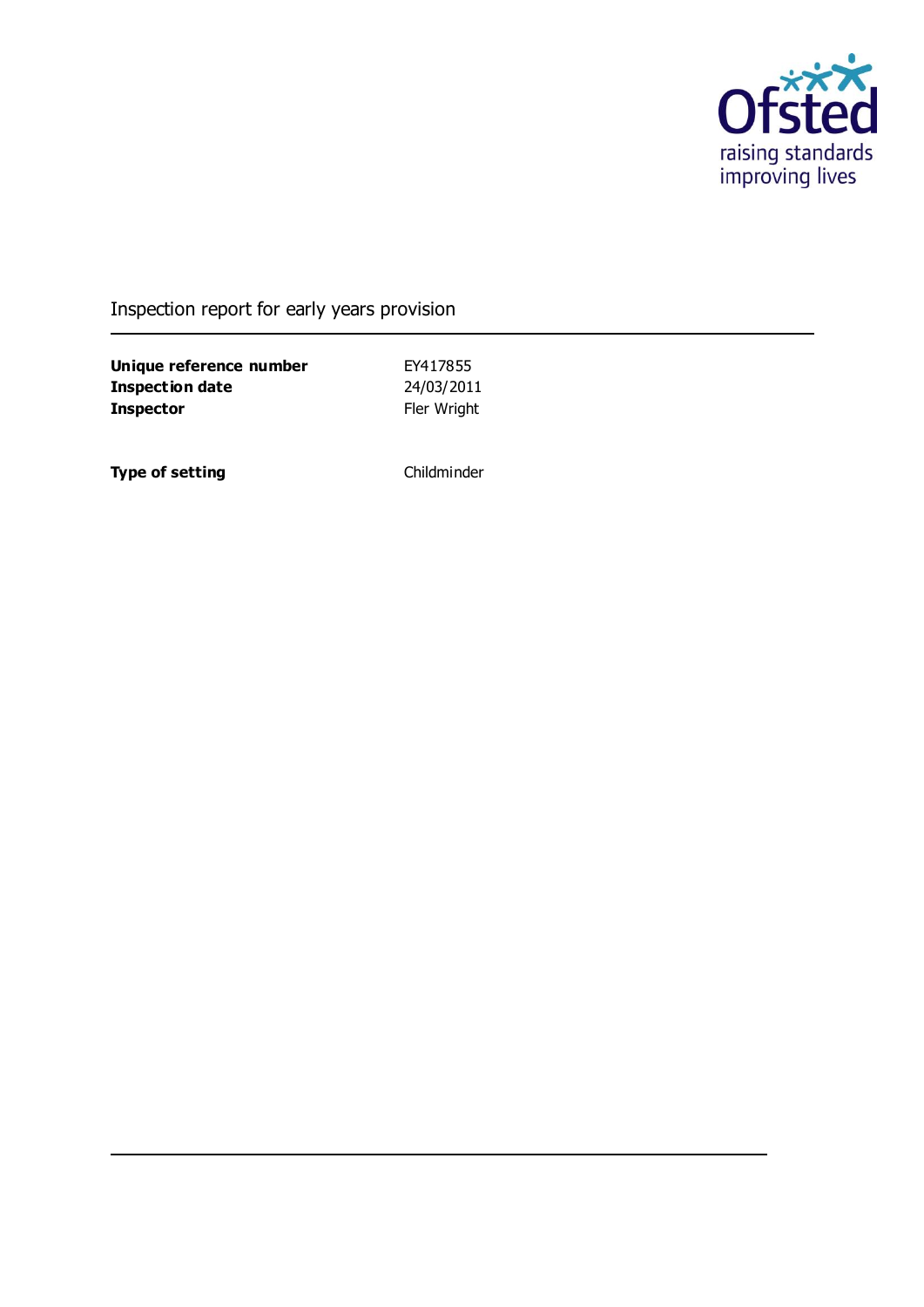The Office for Standards in Education, Children's Services and Skills (Ofsted) regulates and inspects to achieve excellence in the care of children and young people, and in education and skills for learners of all ages. It regulates and inspects childcare and children's social care, and inspects the Children and Family Court Advisory Support Service (Cafcass), schools, colleges, initial teacher training, work-based learning and skills training, adult and community learning, and education and training in prisons and other secure establishments. It assesses council children's services, and inspects services for looked after children, safeguarding and child protection.

If you would like a copy of this document in a different format, such as large print or Braille, please telephone 0300 123 1231, or email enquiries@ofsted.gov.uk.

You may copy all or parts of this document for non-commercial educational purposes, as long as you give details of the source and date of publication and do not alter the information in any way.

T: 0300 123 1231 Textphone: 0161 618 8524 E: enquiries@ofsted.gov.uk W: [www.ofsted.gov.uk](http://www.ofsted.gov.uk/)

© Crown copyright 2011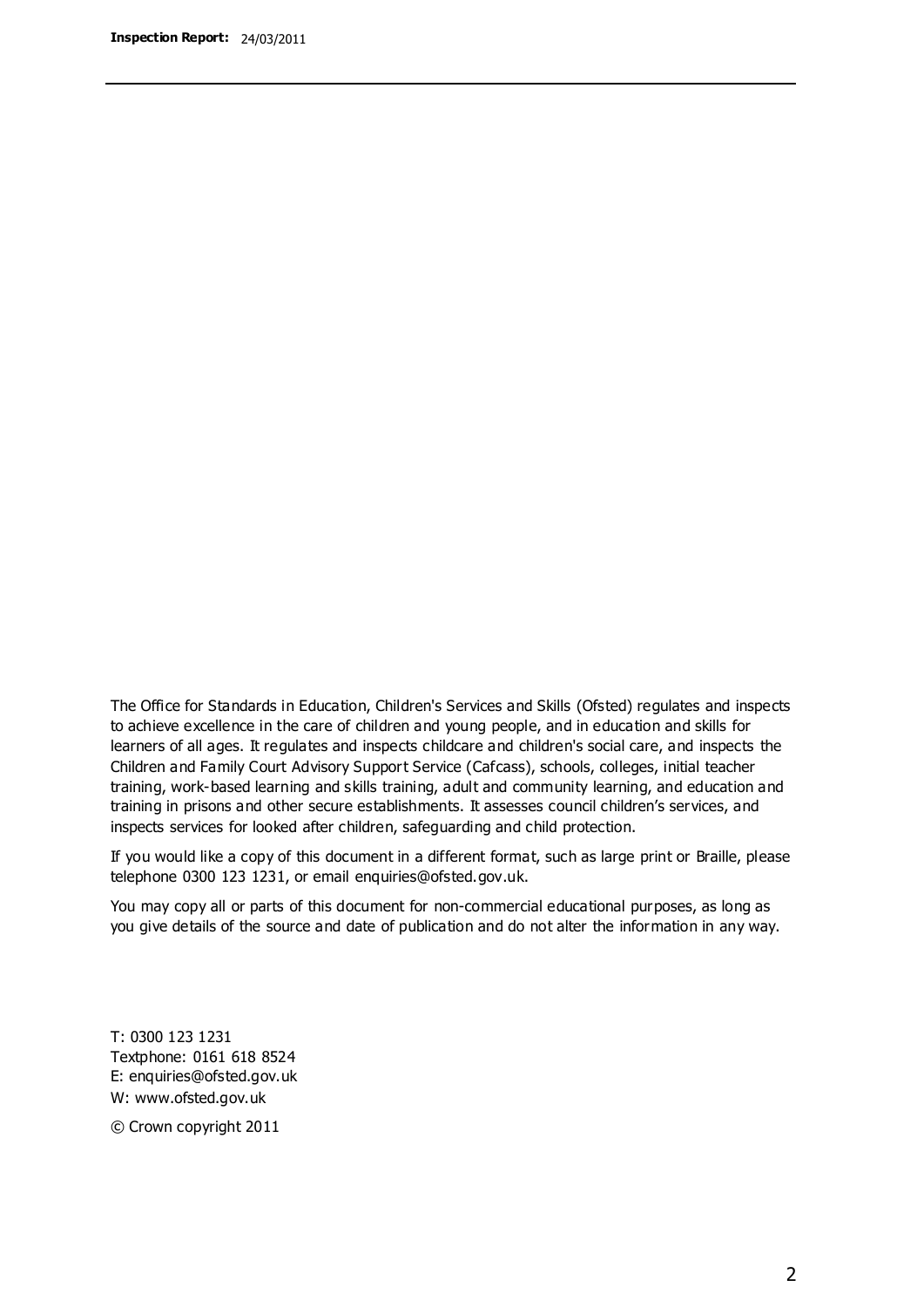### **Introduction**

This inspection was carried out by Ofsted under Sections 49 and 50 of the Childcare Act 2006 on the quality and standards of the registered early years provision. 'Early years provision' refers to provision regulated by Ofsted for children from birth to 31 August following their fifth birthday (the early years age group). The registered person must ensure that this provision complies with the statutory framework for children's learning, development and welfare, known as the *Early* Years Foundation Stage.

The provider must provide a copy of this report to all parents with children at the setting where reasonably practicable. The provider must provide a copy of the report to any other person who asks for one, but may charge a fee for this service (The Childcare (Inspection) Regulations 2008 regulations 9 and 10).

The setting also makes provision for children older than the early years age group which is registered on the voluntary and/or compulsory part(s) of the Childcare Register. This report does not include an evaluation of that provision, but a comment about compliance with the requirements of the Childcare Register is included in Annex B.

Please see our website for more information about each childcare provider. We publish inspection reports, conditions of registration and details of complaints we receive where we or the provider take action to meet the requirements of registration.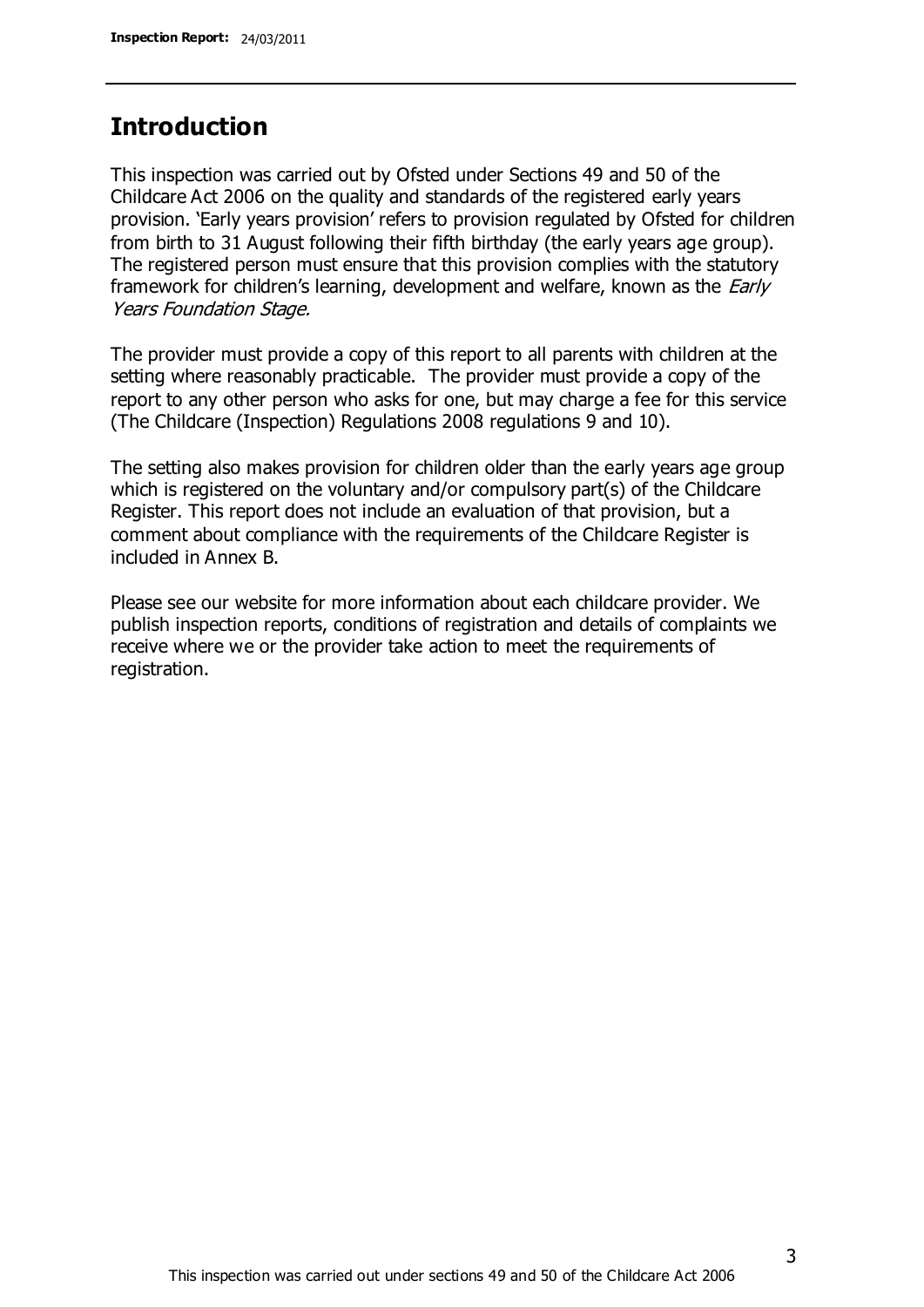### **Description of the childminding**

The childminder was first registered in 2010. He works with his wife, who is also a registered childminder, in Portslade, East Sussex where they live with their three children aged five years, two years and under one year. The ground floor of the house is used for childminding with both toilet and sleeping facilities upstairs. There is a rear garden available for outside play. The family have no pets.

Working on his own, the childminder is registered to care for six children under eight years of age of whom no more than three may be in the early years age range, and of these no more than one may be under one year at any one time. These numbers do not allow for any situations where the childminder is also caring for his own children. When working with his co-childminder, they may together care for a maximum of nine children under eight years, of whom no more than four may be in the early years age range, with no more than one under one year at any one time. When working with both his co-childminder and their assistant, they may care for a maximum of 15 children, no more than seven of whom may be in the early years age range, and of these, no more than two may be under one year. Currently there are 15 children on the roll, nine of whom are in the Early Years age range. One child attends full time, and all other children attend on a part-time basis. He also offers care to children aged over five years. He is registered on the Early Years Register and both the compulsory and voluntary parts of the Childcare Register. Both childminders have equal responsibility for the childminding practice, and they also work with an assistant three days a week.

The childminder does regular school pick-ups and takes children on a variety of outings. He also helps to run a toddler group once a week.

### **The overall effectiveness of the early years provision**

Overall the quality of the provision is good.

The childminder and his co-worker provide a happy and relaxed environment. Children are making good progress in their development as the childminder offers an exciting range of purposeful activities and experiences to children both in the home environment and the surrounding areas.. Children's individual needs and abilities are well catered for. The childminder is committed to his work and is continually developing his knowledge as he gains further experience working alongside his co-worker and fully involving himself with the children as they learn through their play. The policies and procedures are of a good standard, and the vast majority of all other paperwork is in place. Systematic observations help to inform the planning, and the assessment process is effective although it is currently informal. Strong partnerships with parents and others ensure good continuity and learning opportunities for children. The childminder and his coworker are keen to improve their knowledge and practice, and are beginning to investigate self-evaluation. This, coupled with their plans for future training, indicates the capacity to maintain continuous improvement.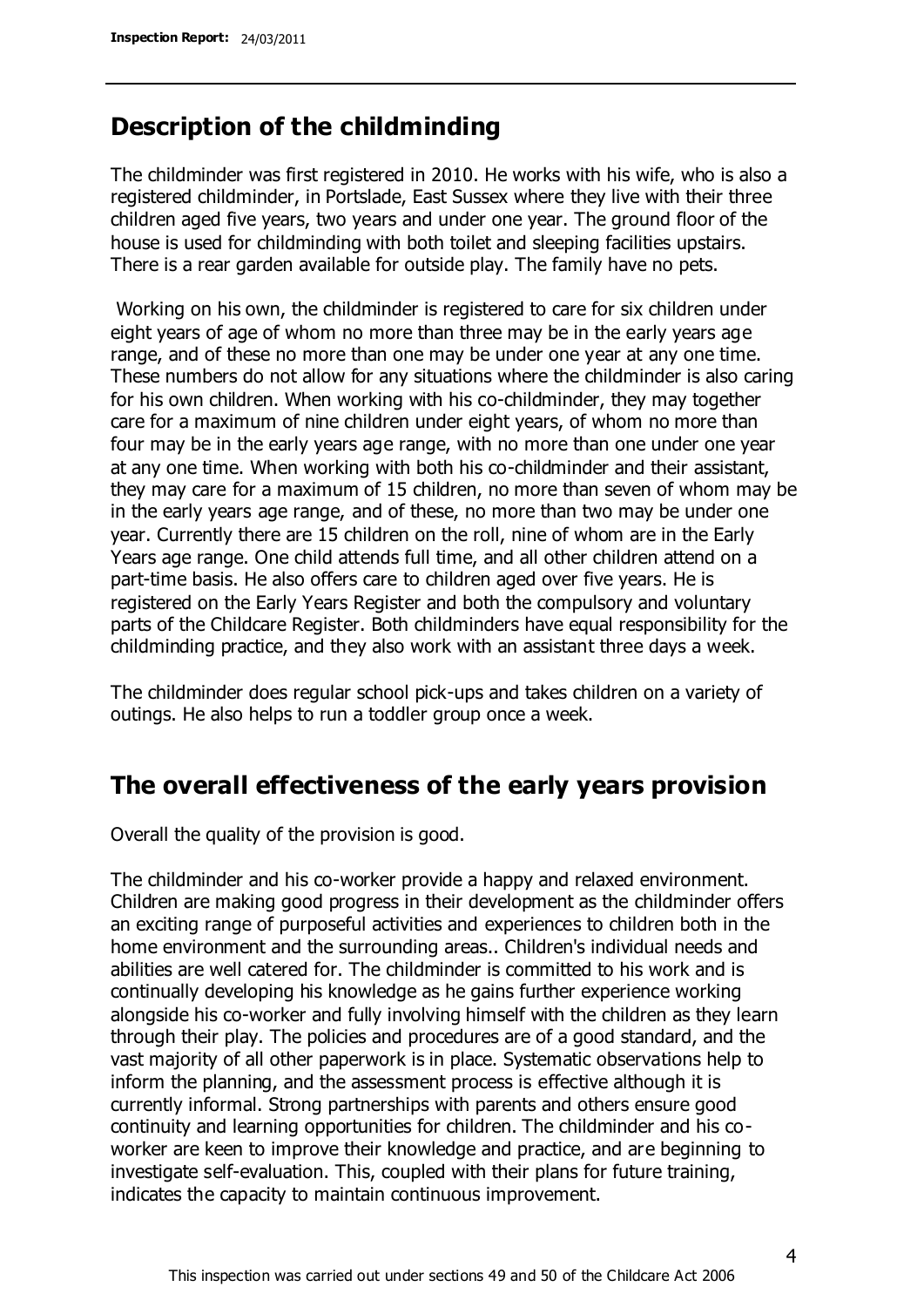# **What steps need to be taken to improve provision further?**

To meet the specific requirements of the EYFS, the registered person must:

ensure public liability insurance is in place at all times (Premises, environment & equipment) also applies to both parts of the Childcare Register 25/03/2011

To further improve the early years provision the registered person should:

- develop the arrangements for periodically assessing young children to ascertain their achievements and help plan for the next steps in their learning
- develop further the use of reflective practice and self-evaluation to identify strengths and priorities for development that will continuously improve the quality of the provision for all children

# **The effectiveness of leadership and management of the early years provision**

The childminder has a clear awareness of the signs and symptoms that may indicate child abuse or neglect, and has a good understanding of the procedures to follow. The home environment is a safe place for children, and risk assessments of these areas as well as the various venues they visit together, help to ensure children are kept safe and free from harm. Children are well supervised, fire drills are carried out regularly and there are fully operational smoke alarms on each level of the property. The childminder has a current first aid certificate and he is able to act appropriately in the event of a medical emergency. Although the childminder shares joint responsibility for the childminding practice with his wife (who is also a registered childminder), he does not currently have insurance in his own name which is a breach of requirement. However, this has a very minimal impact on children as he is covered as an employee under his co-childminder's policy.

The childminder and his co-worker work closely together in all aspects of the service; they bounce ideas off each other well and each brings different skills to the children. Through daily routines they have clearly defined roles; for example, the childminder maintains overall responsibility for all food preparation as he is a trained chef. The two childminders also work with an assistant on some days. This assistant is appropriately vetted and is well informed about the ways the setting runs. Routines are well planned to ensure that the child-centered environment remains calm and tranquil. Children's individual needs are well met through effective key observations of what they know, can do and understand. Both childminders have a good knowledge of each child's individual abilities and informally assess their development - although this is not always done systematically. The childminder and his co-worker have regular discussions about the ways they can improve their business and have some ideas planned for the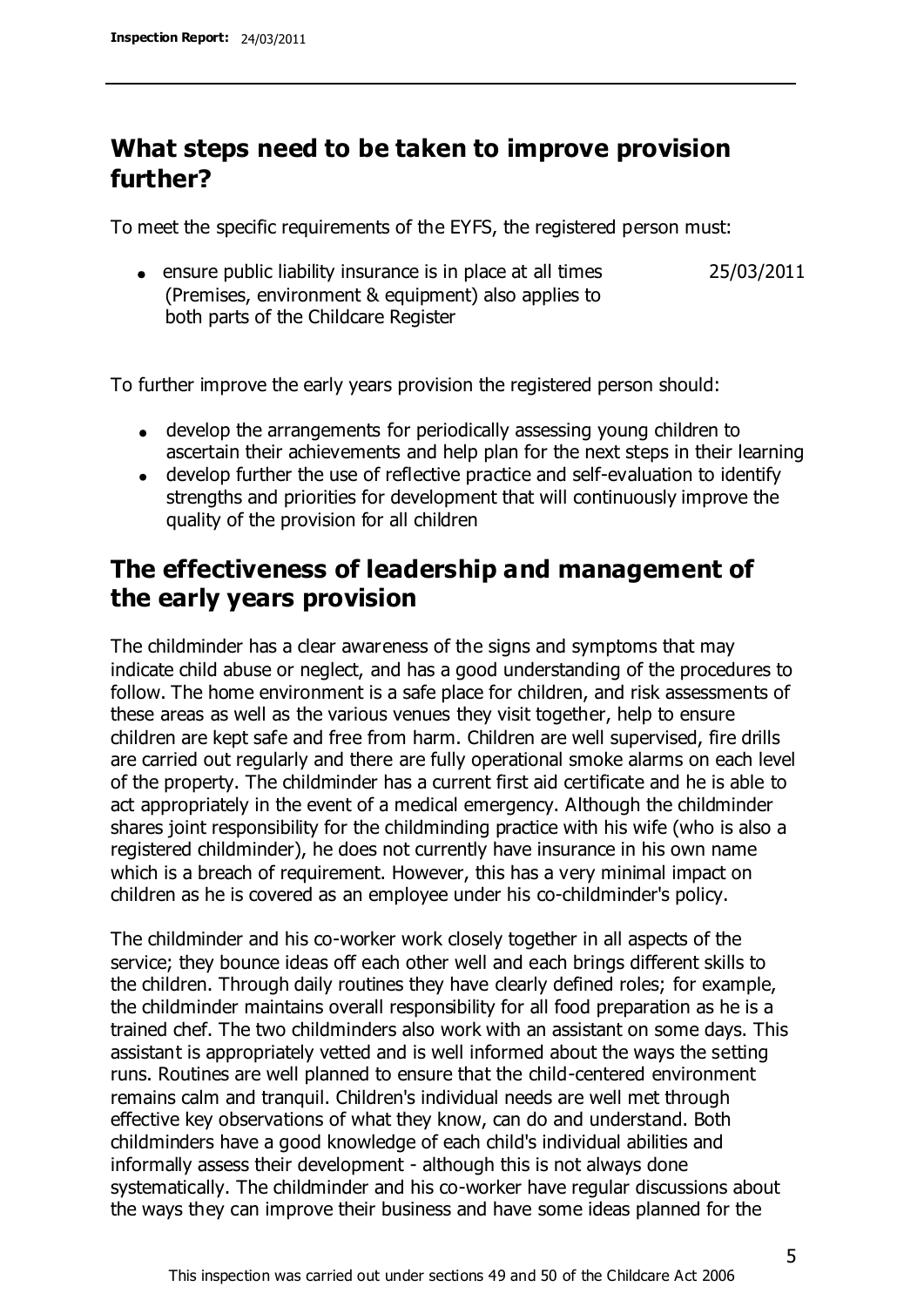future. These include training as the childminder would like to increase his knowledge and understanding of the Early Years Foundation Stage in order to drive improvement. They are beginning to discover the benefits of self-evaluation and reflective practice.

The childminders liaise regularly with primary school reception classes and have access to their planning, enabling them to provide continuity in both education and care for the children. Parents are very happy with the care provided. They particularly like the warm, friendly environment where their children feel completely at home, and the range of activities available to encourage their children's imagination and creativity. They also comment that their children love the childminder's cooking. Parents are kept well informed about what their children have been doing, as they are supplied with daily sheets detailing this information. Monthly 'Wow' pages summarise what their children have been doing on a monthly basis, and these record progress such as commenting on the development of individual children' fine motor skills when painting or using cutlery.

There is a committment to equality and diversity, with appropriate resources and celebration of festivals such as Mardi Gras. The childminder also regularly cooks foods from different cultures for the children to enjoy.

# **The quality and standards of the early years provision and outcomes for children**

Children demonstrate a strong sense of security. Even the youngest children play contently on their own or with peers, freely exploring the environment, and are eager to become involved in the activities and experiences available. Children are gently reminded by the childminder about how to keep themselves safe during everyday situations, and they are well supervised by the childminder and his coworkers to ensure their safety.

Good use is made of the entire setting, enabling children to experience both indoor and outdoor activities as they please. Children have access to a good range of ageappropriate equipment that they are able to choose from independently. The wall displays of their work show their contributions are highly valued. Children are able to learn about the wider world by participating in festivals such as the Mardi Gras, and freely access a good range of activities and resources to promote equality and diversity. They also enjoy a wealth of cultural dishes as part of a tasty and varied daily menu prepared by the childminder who is also a trained chef. Meal times are made sociable occasions, and all children sit together and eat well. Young children are very used to the routine, and independently feed themselves using the cutlery available, and drink from their cups themselves. Many of the activities take place in the garden so that children can get fresh air as they play. Picnic snacks are also very popular.. Children help to grow vegetables such as courgettes and beetroot in the garden's vegetable patch, and once ready, they are able to help pick the fresh produce growing there.

Children behave well and are praised regularly, helping to ensure they develop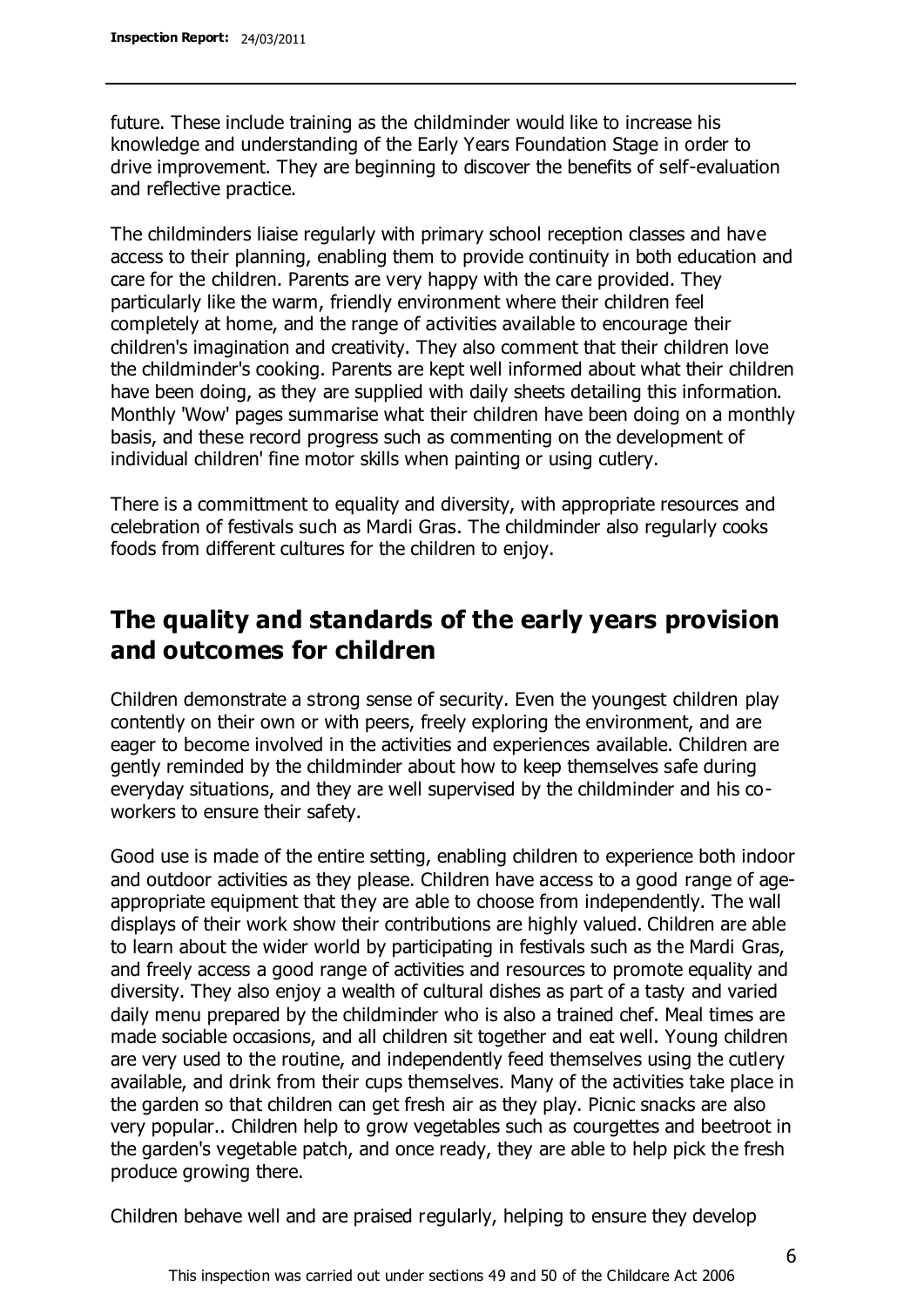appropriate self-esteem from an early age. They benefit from a very good range of activities and experiences whilst in the care of the childminder. Many relate directly to children's individual interests, helping to ensure children gain the most from them. For example, the childminder encourages those interested in the role-play kitchen by providing opportunities for baking activities. This shows activities are carefully planned to follow each child's leads and interests. Other exciting activities and experiences include regular visits to local toddler groups and to nature reserves, opportunities for messy play with lentils and split peas, reading stories and role play. A recent art topic has also introduced children to a wide variety of mark making techniques used by famous artists such as Van Gogh, Pollock and Andy Warhol.

Together the childminders have a good awareness of individual children in their care They are concious of their differing needs and abilitie, and plan activities and experiences accordingly. They discuss children's achievements and make regular observations of the children's play, ensuring the opportunities available cater for each child as a developing individual. Children are learning important skills for the future and their language development is particularly well supported. The childminder's appropriate explanations, and the varied curriculum on offer, both helps to ensure young children have many opportunities to develop their communication, language and early mark making skills during the time they spend with him. Overall, the children's learning and development is very well supported and they are making good progress towards the early learning goals within the Early Years Foundation Stage.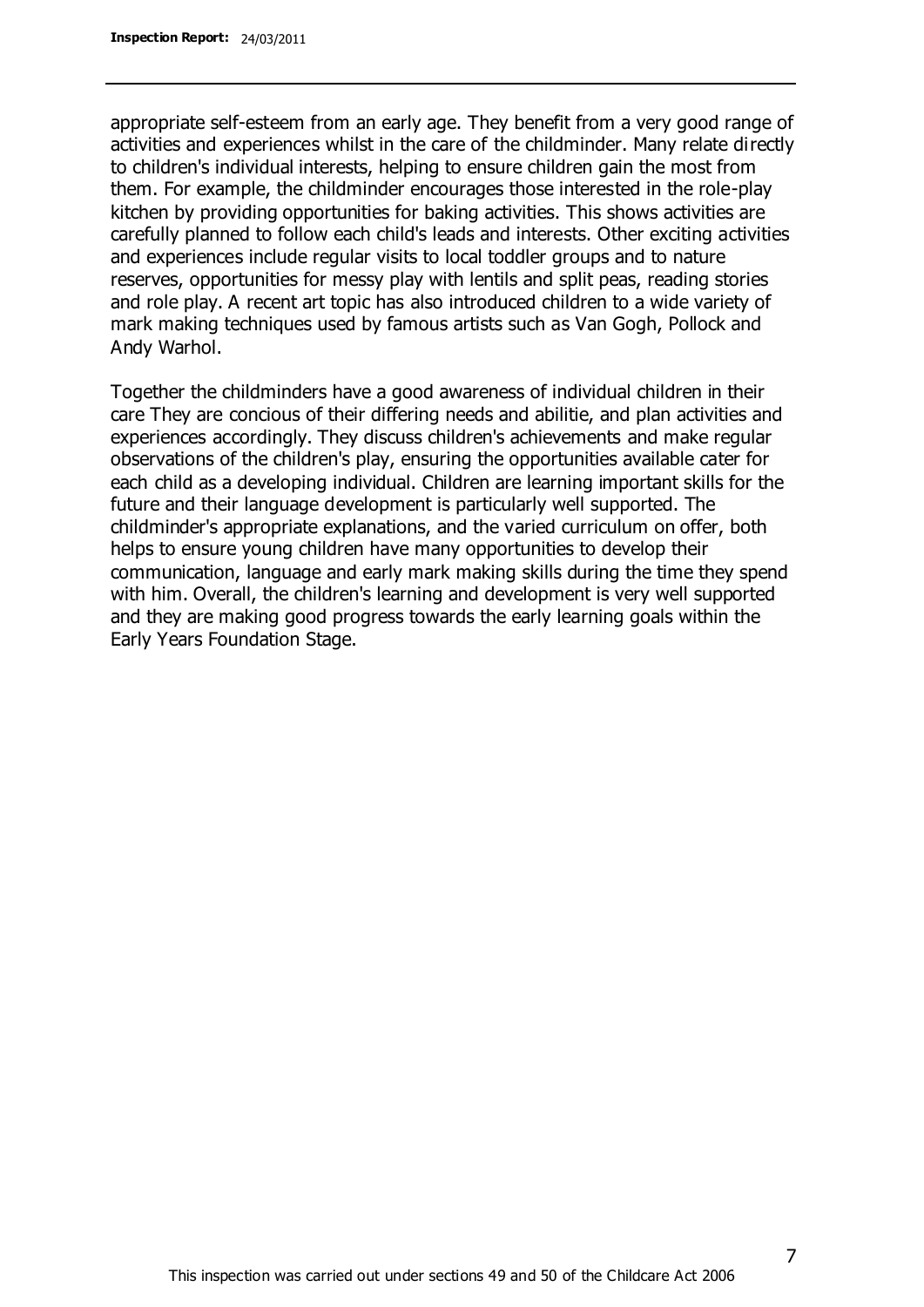# **Annex A: record of inspection judgements**

#### **The key inspection judgements and what they mean**

Grade 1 is Outstanding: this aspect of the provision is of exceptionally high quality Grade 2 is Good: this aspect of the provision is strong Grade 3 is Satisfactory: this aspect of the provision is sound Grade 4 is Inadequate: this aspect of the provision is not good enough

#### **The overall effectiveness of the early years provision**

| How well does the setting meet the needs of the      |  |
|------------------------------------------------------|--|
| children in the Early Years Foundation Stage?        |  |
| The capacity of the provision to maintain continuous |  |
| improvement                                          |  |

#### **The effectiveness of leadership and management of the early years provision**

| The effectiveness of leadership and management of the             |   |
|-------------------------------------------------------------------|---|
| <b>Early Years Foundation Stage</b>                               |   |
| The effectiveness of leadership and management in embedding       | 3 |
| ambition and driving improvement                                  |   |
| The effectiveness with which the setting deploys resources        |   |
| The effectiveness with which the setting promotes equality and    |   |
| diversity                                                         |   |
| The effectiveness of safeguarding                                 |   |
| The effectiveness of the setting's self-evaluation, including the | 3 |
| steps taken to promote improvement                                |   |
| The effectiveness of partnerships                                 |   |
| The effectiveness of the setting's engagement with parents and    |   |
| carers                                                            |   |

#### **The quality of the provision in the Early Years Foundation Stage**

The quality of the provision in the Early Years Foundation Stage  $\vert$  2

#### **Outcomes for children in the Early Years Foundation Stage**

| <b>Outcomes for children in the Early Years Foundation</b>    |  |
|---------------------------------------------------------------|--|
| <b>Stage</b>                                                  |  |
| The extent to which children achieve and enjoy their learning |  |
| The extent to which children feel safe                        |  |
| The extent to which children adopt healthy lifestyles         |  |
| The extent to which children make a positive contribution     |  |
| The extent to which children develop skills for the future    |  |

Any complaints about the inspection or report should be made following the procedures set out in the guidance available from Ofsted's website: www.ofsted.gov.uk